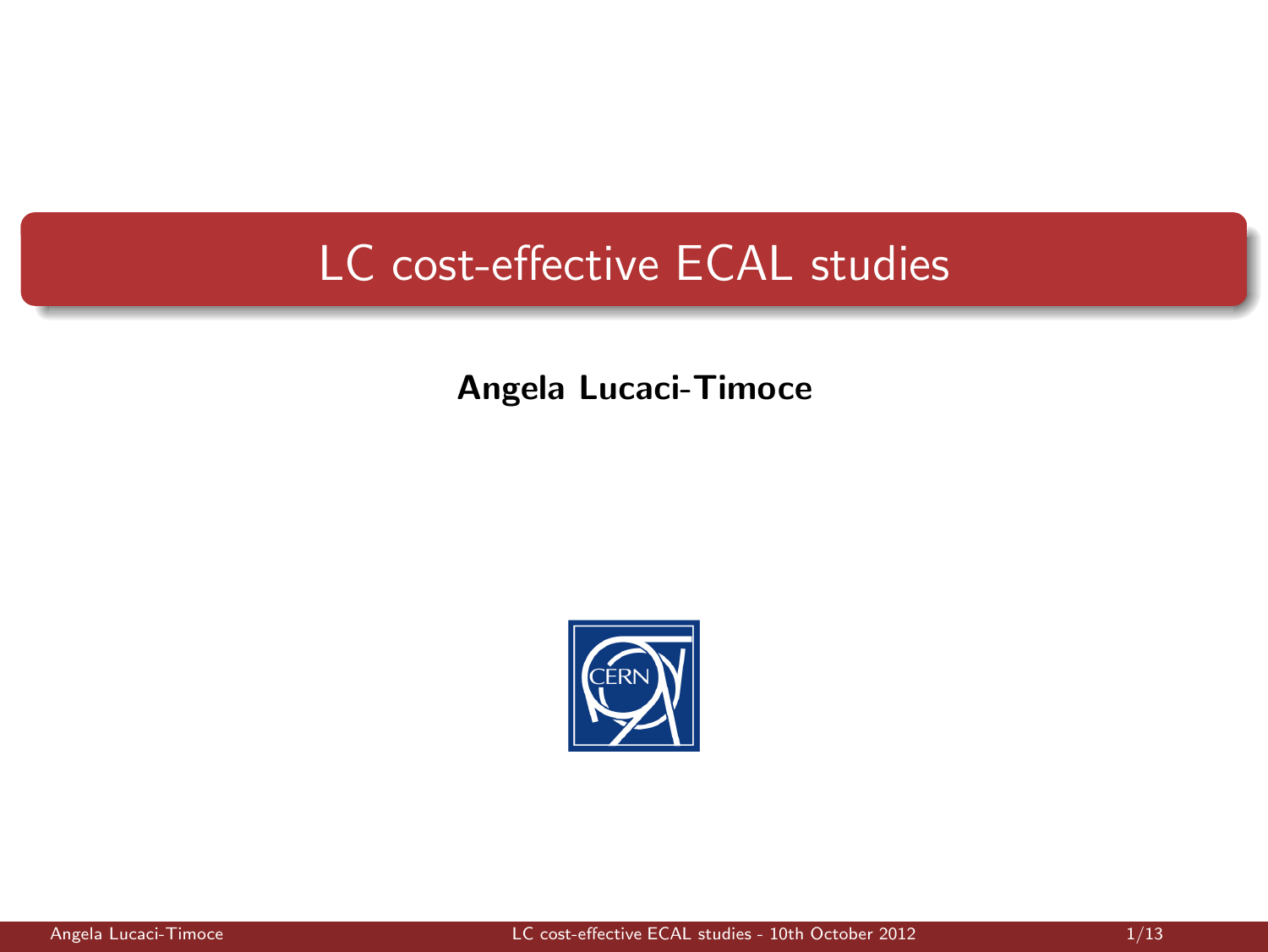# CLIC ECAL studies

### ECAL in CLIC ILD CDR

**•** Sampling calorimeter: 30 (29?) layers of silicon-tungsten (23  $X_0$ , 1  $\lambda_1$ )

- 30 tungsten absorber plates:
	- 2.1 mm  $\times$  20  $\approx$  0.6  $X_0$
	- 4.2 mm  $\times$  10  $\approx$  1.2  $X_0$
- 0.5 mm thick silicon cells of  $5.1 \times 5.1$  mm<sup>2</sup>



• Would like to decrease the price without loosing performance  $\Rightarrow$  optimisation studies

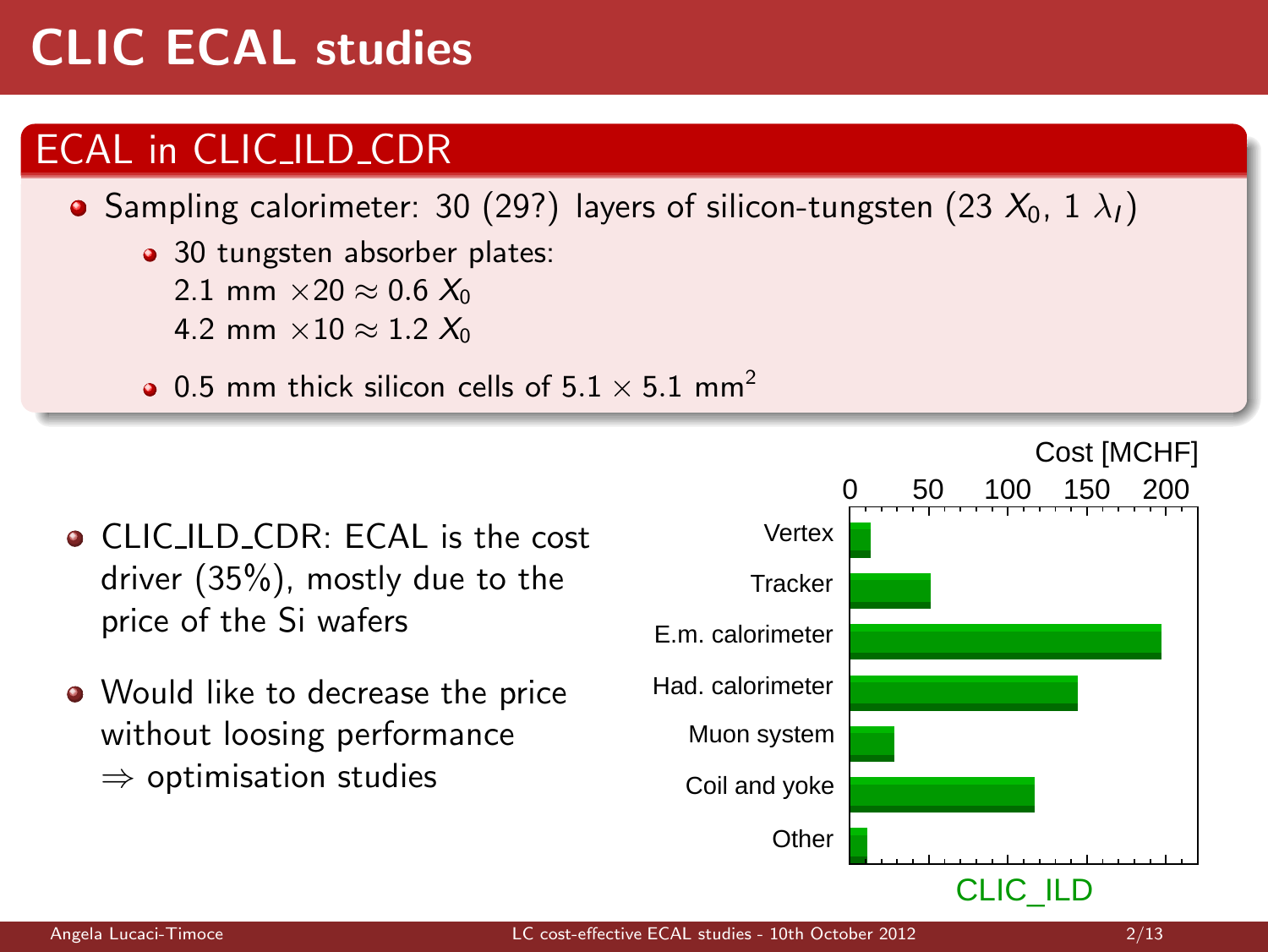# Previous studies: CLIC ECAL

- $J.$  Nardulli,  $\rightarrow$  [LCD-Open-2011-004](https://edms.cern.ch/document/1172738) ,  $\rightarrow$  [talk](https://indico.cern.ch/getFile.py/access?contribId=0&resId=1&materialId=slides&confId=165169)
	-
- Idea: change number of layers and alter absorber thickness such that total absorber thickness (i.e. total  $X_0$ ) remains constant
- Performance: energy resolution for single photons and  $Z \rightarrow u ds$ events
- Found that number of layers can be decreased (18 instead of 20 in first stack, 7 instead of 9 in second stack), with small degradation in performance ⇒ ECAL cost decrease of 14%

• Example for  $Z \rightarrow u ds$  events:

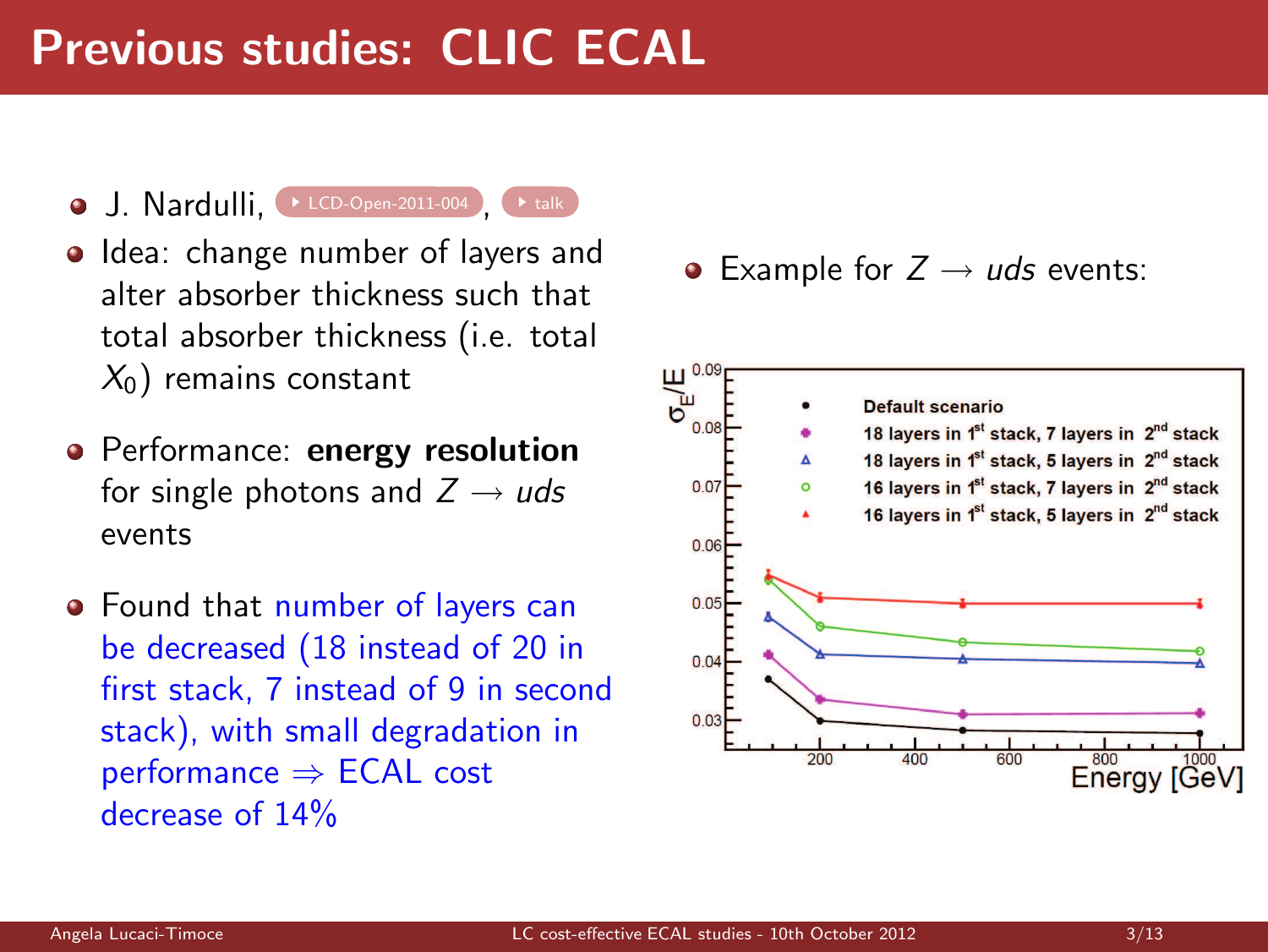# Previous studies: ILD ECAL

- **T. Yoshioka, H. Ueno, I [talk at CALICE meeting](http://ilcagenda.linearcollider.org/getFile.py/access?contribId=53&sessionId=9&resId=0&materialId=slides&confId=5686) , Sept. 2012**
- **Hybrid ECAL:** combination of silicon and scintillator planes
- Reconstruction : PandoraPFANew  $+$  Strip Splitting Algorithm (SSA) (see  $\rightarrow$  [talk](http://ilcagenda.linearcollider.org/getFile.py/access?contribId=52&sessionId=9&resId=0&materialId=slides&confId=5686) of T. Takeshita for an explanation of the algorithm)
- **a** Calibration constants:
	- determined separately for Si-ECAL and Sc-ECAL
	- o checked with 1–50 GeV photons (linearity, resolution)

**•** Performance: jet energy resolution

#### • 27 layers (not default)

|                    | Thickness                             |                                |
|--------------------|---------------------------------------|--------------------------------|
|                    | active                                | absorber                       |
| <b>Hybrid ECAL</b> | 2.0 mm scintillator<br>0.5 mm silicon | $21$ mm for<br>inner 20 layers |
| Sc-ECAL            | 2.0 mm scintillator                   | $3.5$ mm for                   |
| Si-ECAL            | $0.5$ mm silicon                      | outer 7 layers                 |
|                    |                                       |                                |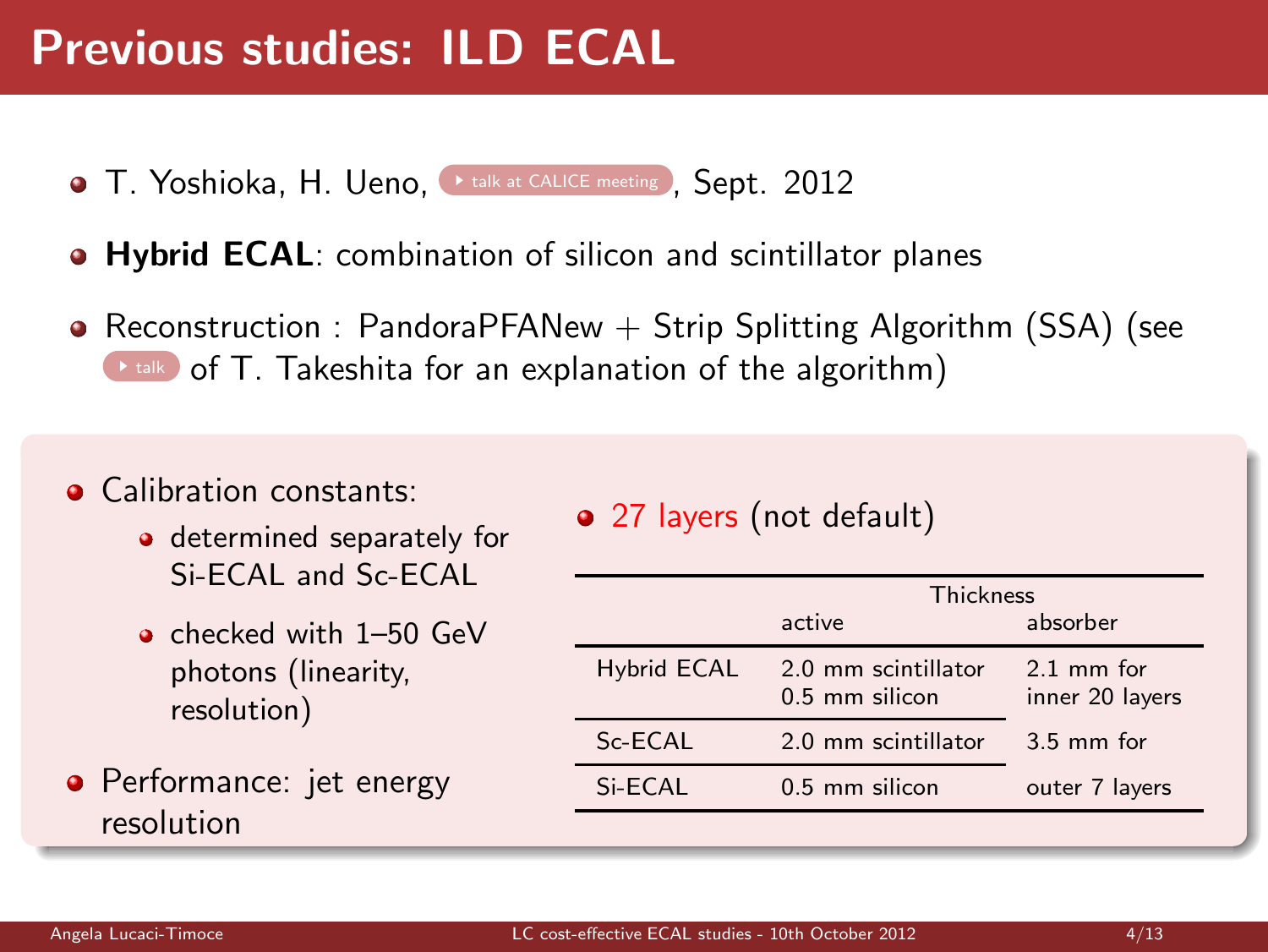# Previous studies: ILD ECAL

**• T. Yoshioka, H. Ueno, Leak at CALICE meeting , Sept. 2012** 

### Jet energy resolution as a function of  $Sc/(Sc+Si)$  ratio (in number of layers)



 $\bullet \Rightarrow$  Should not have more than half of the layers with scintillators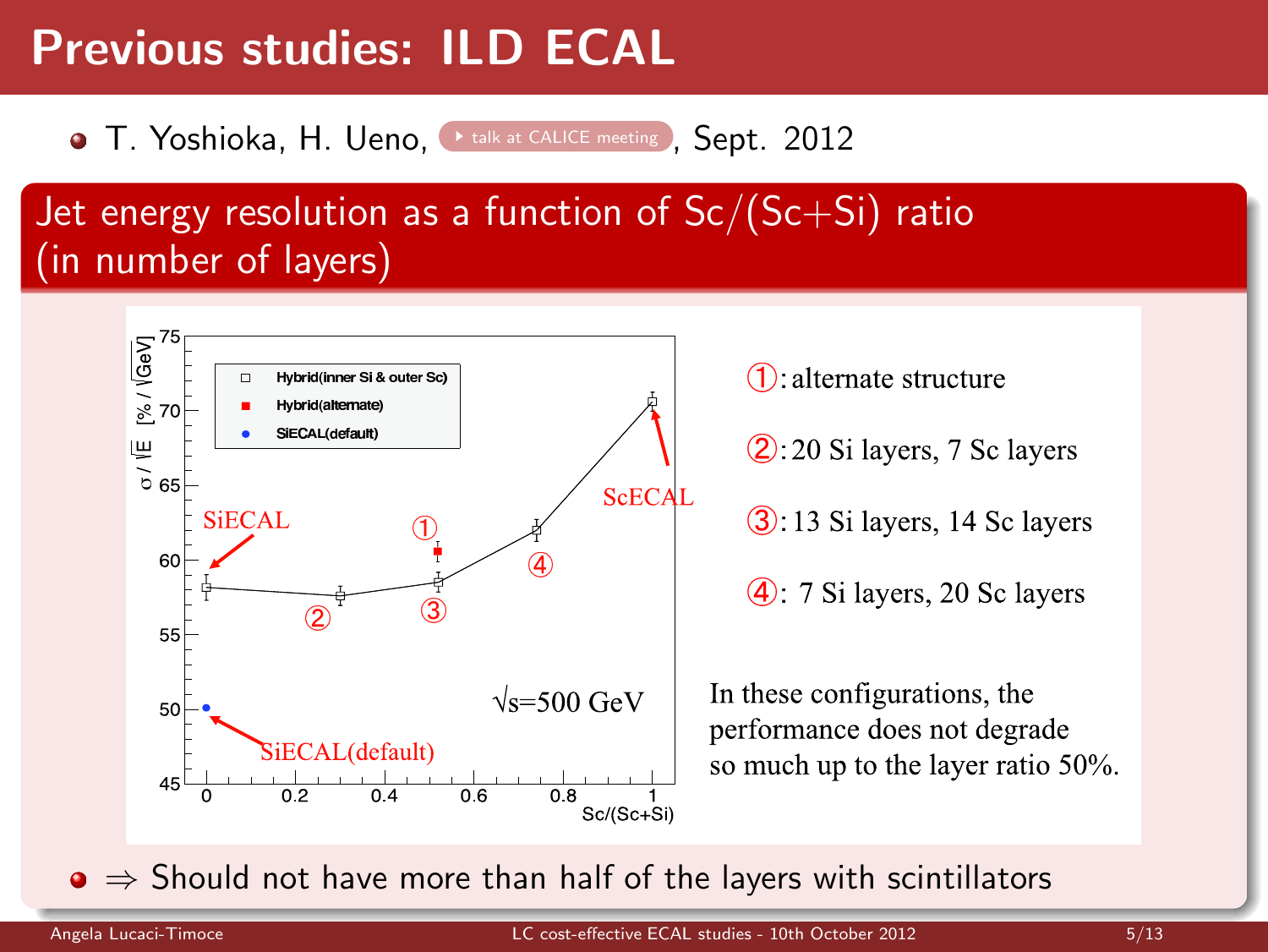# Previous studies: ILD ECAL

**• T. Yoshioka, H. Ueno, Leak at CALICE meeting , Sept. 2012** 

### Energy dependence



- **•** Performance of default SiW-ECAL much better, probably due to different configuration
- Performance of alternate structure midway between SiW-ECAL and Sc-ECAL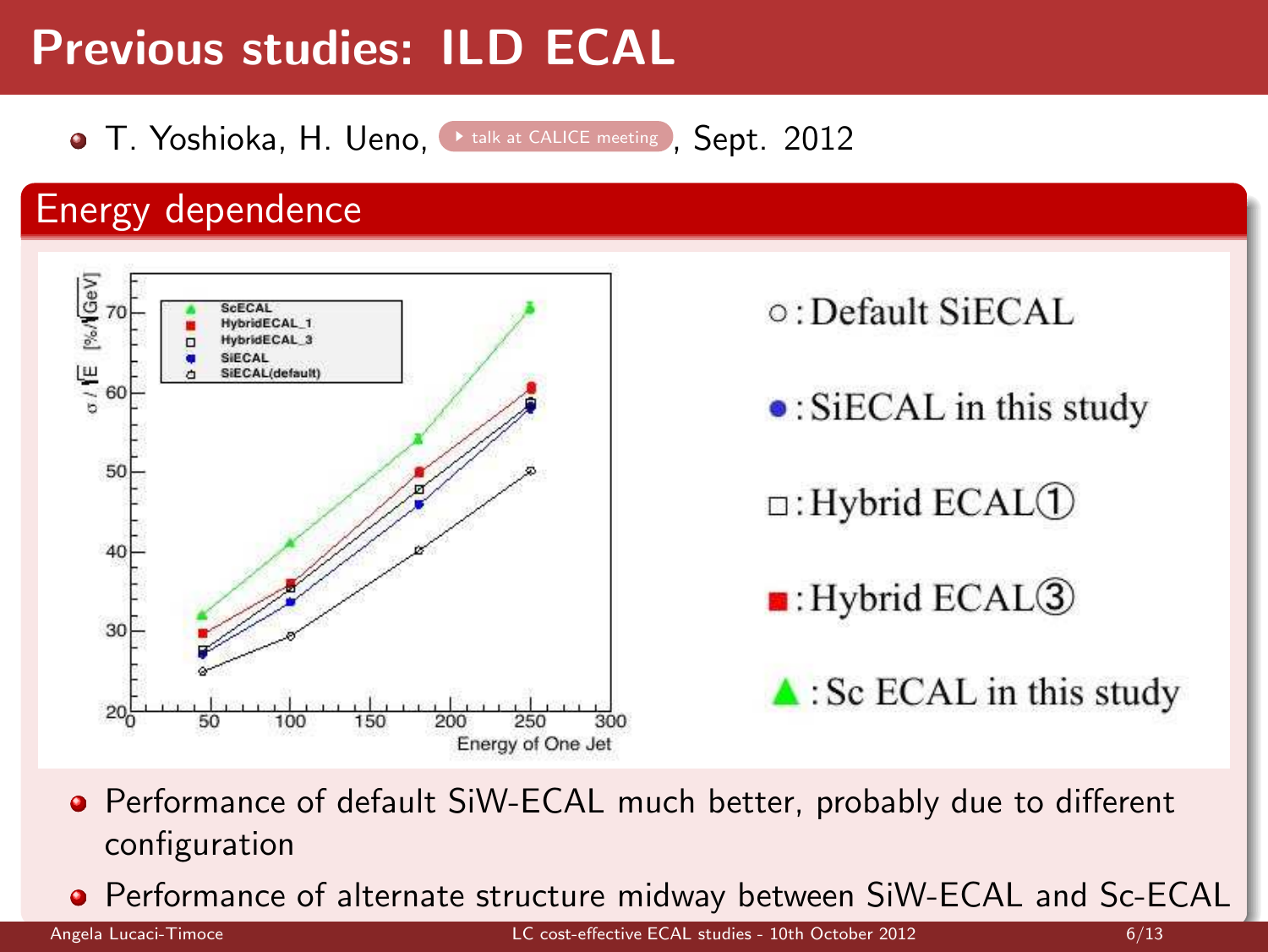T. H. Tran, *SiW-ECAL with reduced number of layers*, ★[talk](http://ilcagenda.linearcollider.org/getFile.py/access?contribId=50&sessionId=9&resId=0&materialId=slides&confId=5686), at CALICE meeting, Sept. 2012, Cambridge



• 10% degradation is observed going from 30 to 20 layers for 91 GeV sample, 3–7% for other energies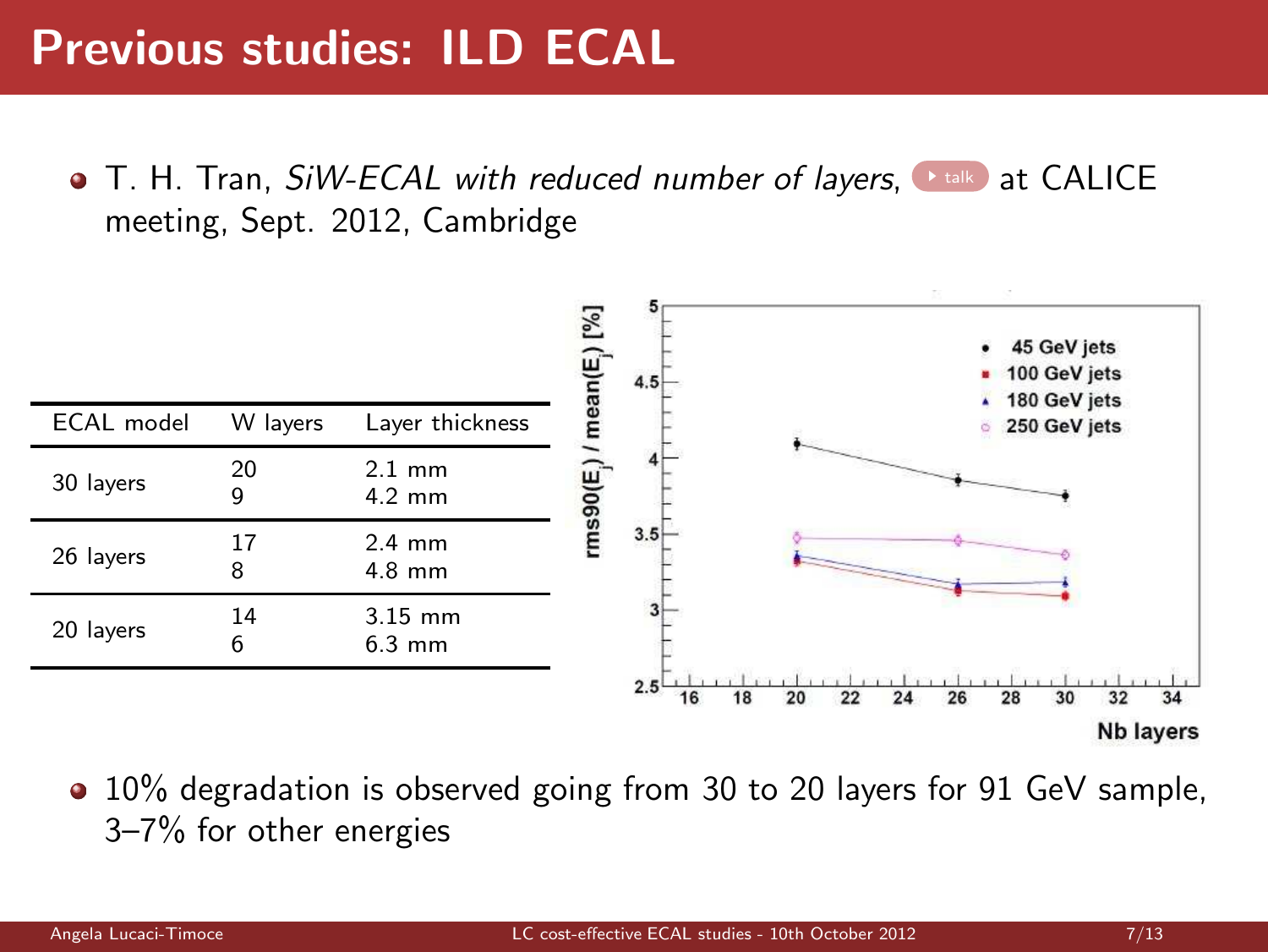# Comparison of previous studies

### J. Nardulli, CLIC ILD

| <b>ECAL</b> model | W layers | Layer thickness              |
|-------------------|----------|------------------------------|
| 25 layers         | 18       | 2.333 mm<br>$5.4 \text{ mm}$ |
| 23 layers         | 18<br>5  | 2.333 mm<br>7.56 mm          |
| 23 layers         | 16<br>7  | $2.625$ mm<br>7.56 mm        |
| 21 layers         | 16<br>5  | $2.625$ mm<br>7.56 mm        |



### T. H. Tran, ILC ILD

| <b>ECAL</b> model | W layers | Layer thickness               |
|-------------------|----------|-------------------------------|
| 30 layers         | 20<br>g  | $2.1$ mm<br>$4.2 \text{ mm}$  |
| 26 layers         | 17<br>8  | $2.4$ mm<br>$4.8$ mm          |
| 20 layers         | 14<br>6  | $3.15$ mm<br>$6.3 \text{ mm}$ |

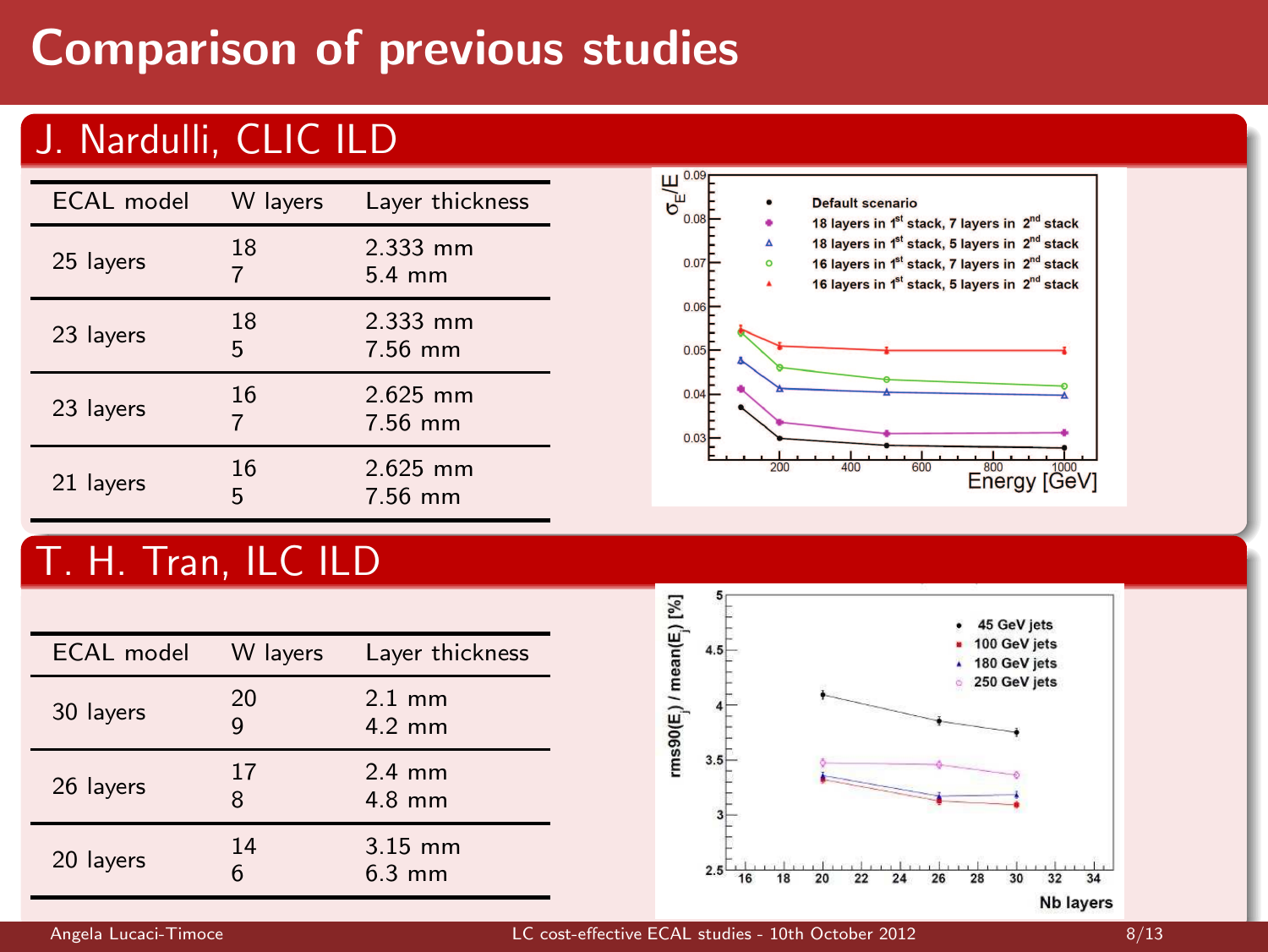- Why 2 absorber thicknesses?
- Observation: H. Videau, *Detector design driven by simulations* , I [talk](http://ilcagenda.linearcollider.org/getFile.py/access?contribId=108&sessionId=6&resId=0&materialId=slides&confId=1049) at ECFA workshop, Valencia 2006: for same total thickness, same number of  $X<sub>0</sub>$ , resolution is systematically better with a finer sampling in front
- **Explanation: significant fraction of electromagnetic energy comes from low** energy photons ( $E < 2$  GeV)  $\Rightarrow$  using thinner sampling in the first part helps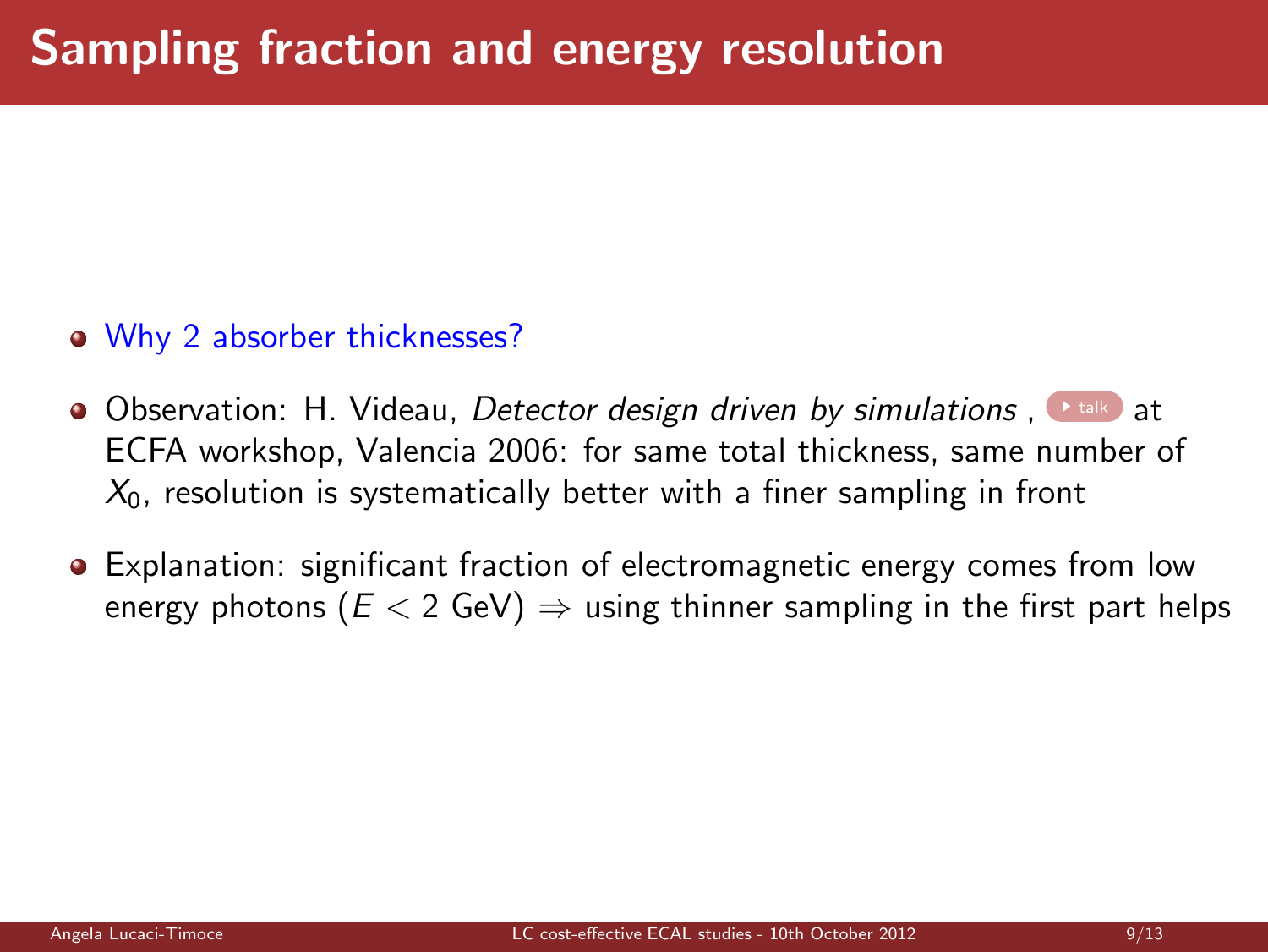# Possible designs for a hybrid ECAL

#### Dimensions of scintillator tiles

- **O [Talk](https://indico.cern.ch/getFile.py/access?contribId=1&resId=0&materialId=1&confId=201607)** by F. Sefkow, meeting on future ECAL technologies, CERN, July 2012  $\Rightarrow$  1 mm thick tiles seem possible
- **Current developments: 2 mm thick tiles**
- What about tile size?  $1 \times 1$  cm<sup>2</sup>,  $1.5 \times 1.5$  cm<sup>2</sup>,  $2 \times 2$  cm<sup>2</sup> ?

For the moment, assume total  $X_0$  should be kept constant

### **Suggestions**

**1** Scintillator only, in default configuration:

 $20 \times 2.1 + 9 \times 4.2$  mm W + 29  $\times$  2 mm scintillator

- **•** needed for determining calibration constants
- and for comparison with Si-ECAL case

<sup>2</sup> Half of the layers silicon, half of the layers scintillator:

 $15 \times 2.1$  mm W $\times$ 0.5 mm Si +14  $\times$  3.2 mm W $\times$ 2 mm scintillator or

 $15 \times 2.5$  mm W $\times$ 0.5 mm Si +14  $\times$  3.0 mm W $\times$ 2 mm scintillator

• Not clear how important is the sampling in the beginning  $\Rightarrow$  could look at photon energy in generated events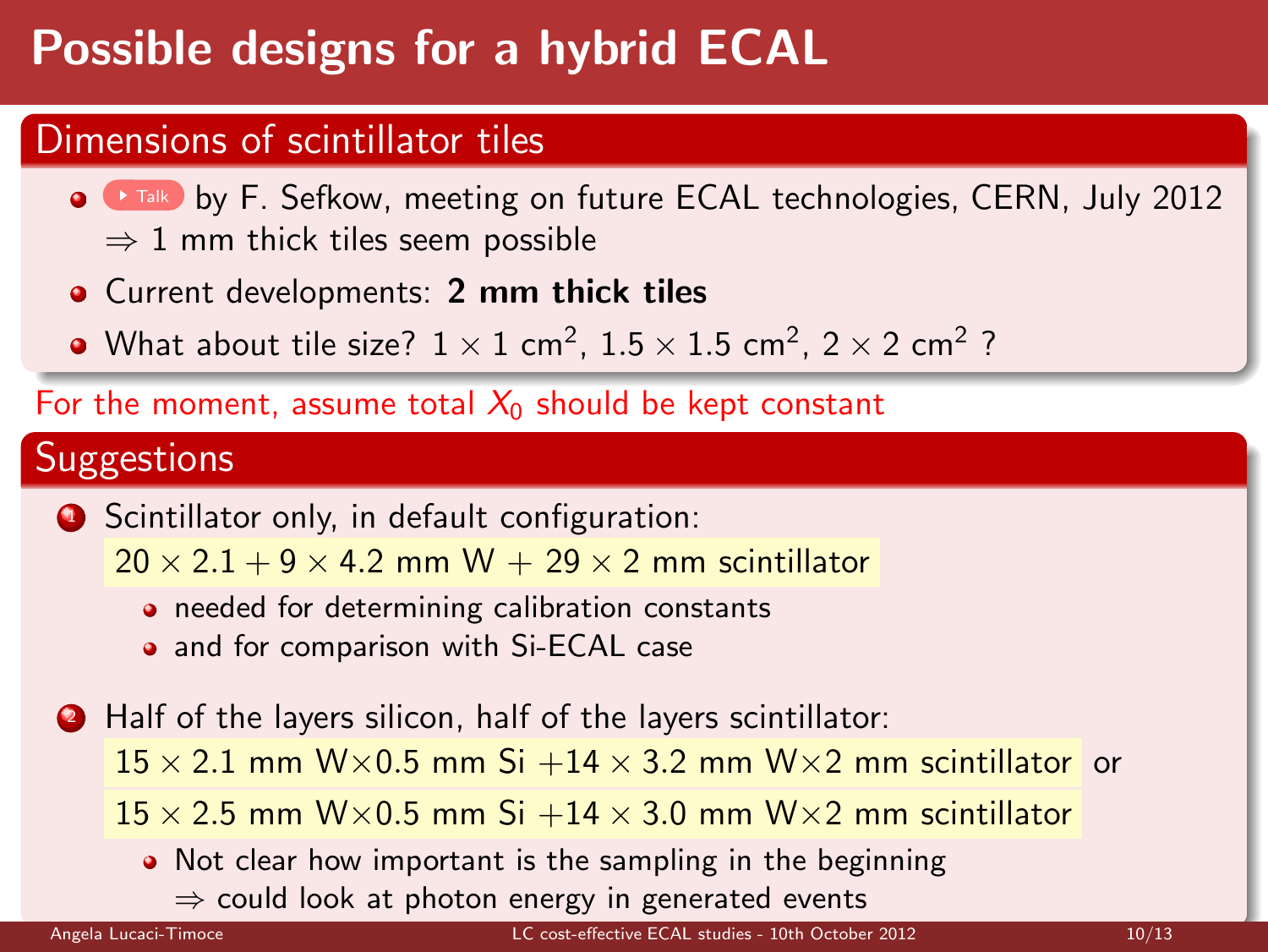# How to assess performance of a hybrid ECAL?

- Inspired from G. W. Wilson, *On evaluating the calorimetry performance of* detector design concepts, LECWS 2005
- "Physics-based": optimize the detector using a specific benchmark process and looking at the final precision on physics quantities
	- Disadvantage: not a direct comparison of different detector designs, as sometimes not the same analysis methods can be applied
	- Examples:
		- $\tau$ -lepton production (tests separation of charged hardons from photons from  $\pi^0$ decay),
		- slepton production (test lepton ID)
- "Detector-based": evaluate detector performance using simple detector-level observables with full simulation
	- Preferred, offers direct comparison of different detector designs
	- **•** Examples:
		- jet energy resolution
		- **•** single particle response studies ( $\gamma$ ,  $e^{\pm}$ ,  $\tau^{\pm}$ )
		- two particles separation (e from  $\gamma$ ,  $\gamma$  from charged/neutral hadron, etc. ...)
		- $\pi^0$  reconstruction?
		- **•** photon angular resolution?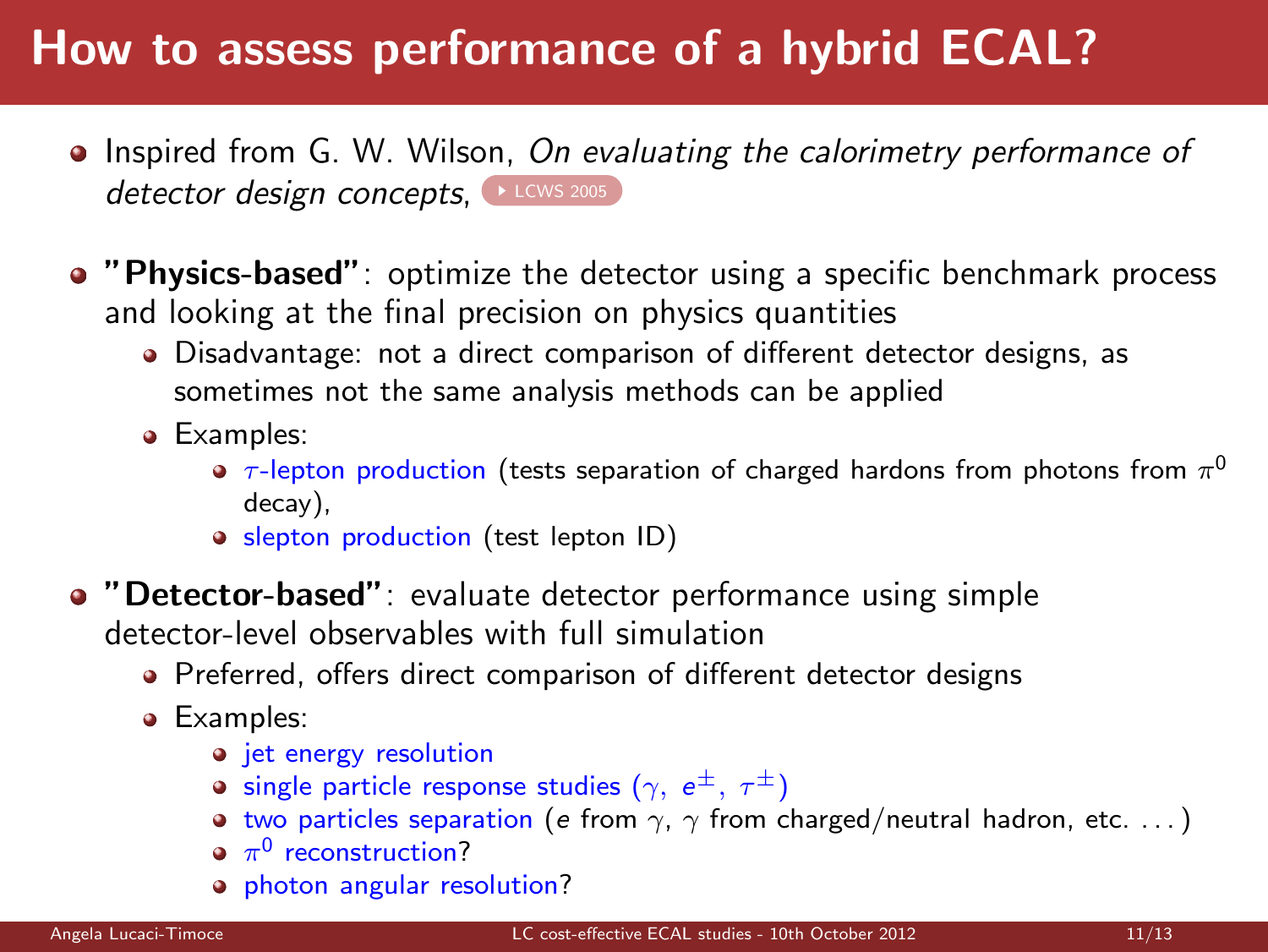- CLIC ILD: driver SEcal04 (model ILD 00 EcalSc02)
	- Steering parameter *Ecal Sc Si Mix*: a set of numbers (one for every two layers) to indicate the type of active material, and, in scintillator case, the orientation of the strips
- Maybe it can be used without many modifications for CLIC ILD